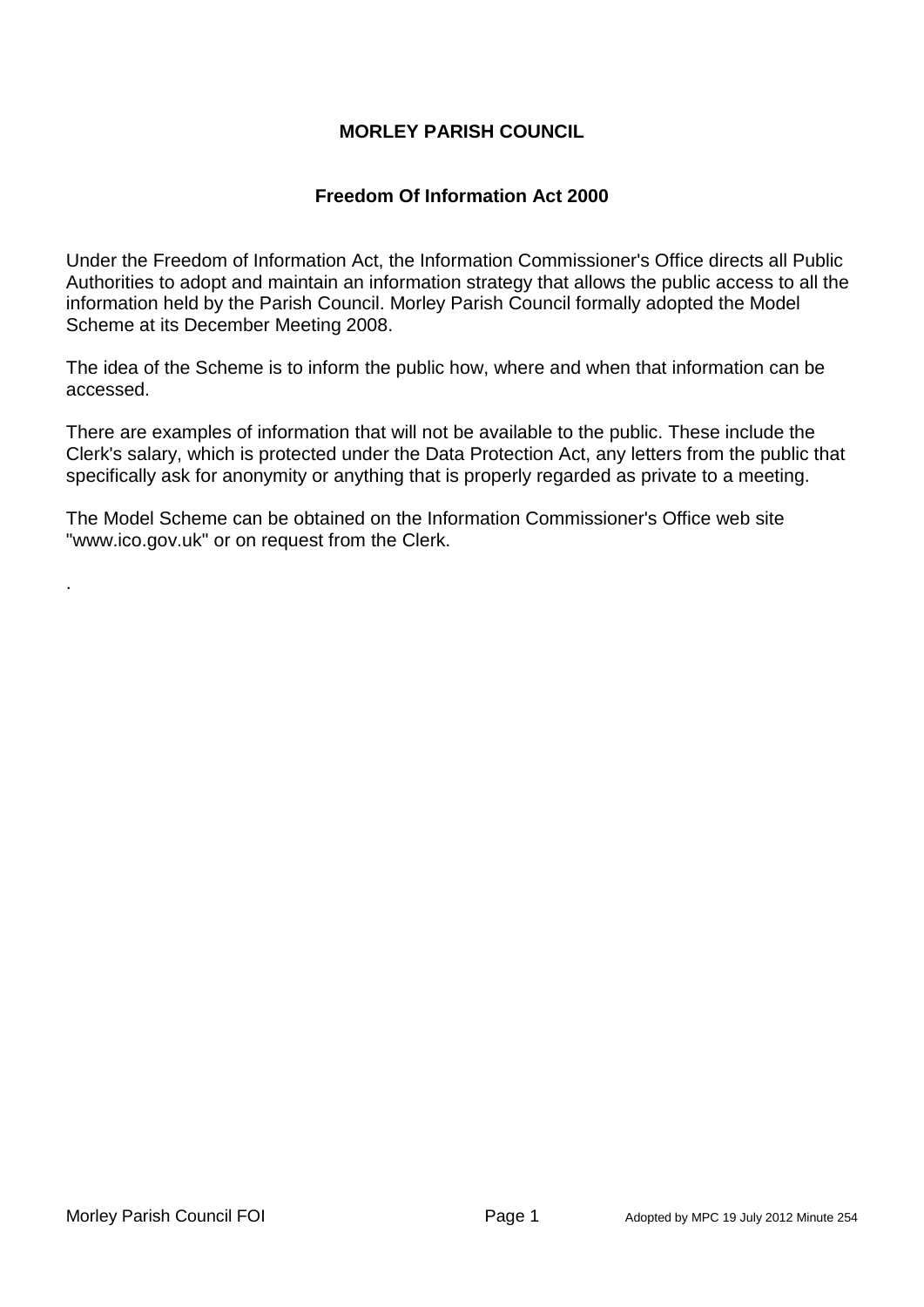## **Morley Parish Council Guide to Information**

## **Information to be Published How the information can be obtained/Contact**

#### **Class 1 - Who are we and what do we do**

- 1 List of members with contact details & e-mail addresses Available on Web Site "www.morleyparishcouncil.co.uk" or in Parish Magazine
- 2 Where we meet disabled access Morley School Disabled access available.
- 3 Dates and time normally third Thursday every month, excepting August, 7.30pm
- 4 Employees Contact Clerk on clerk@morleyparishcouncil.org.uk

## **Class 2 - What we spend and how we spend it**

- 1 Audited Accounts and letters Available from Clerk
- 2 Precept Details available from Clerk
- 3 Monthly Financial Statement (excepting August) from Clerk
- 4 Monthly Minutes (excepting August) Web Site or Clerk

### **Class 3 - What our priorities are and how we are doing**

- 1 Parish Plan Available on Web Site or from Clerk
- 2 Chair's Report Yearly Parish Meeting Web Site at time of Meeting, otherwise Clerk
- 3 Parish Magazine Sheila Randall Tel: 0115 8758393).
- 4 Minutes of Parish Council monthly Web Site or Clerk

### **Class 4 - How we make decisions**

- 1 Timetable of Meetings (dates, including Parish Meeting) Available on Web Site or from Clerk
- 2 Agendas Web Site or Notice Boards or check with Clerk
- 3 Minutes of Meetings Web Site or from Clerk
- 4 CD Rom 1894 2000 (cost £2 per disc) Available from Clerk
- 5 Reports to Council Clerk
- 6 Responses to consultation papers Clerk
- 7 Responses to Planning Applications Clerk